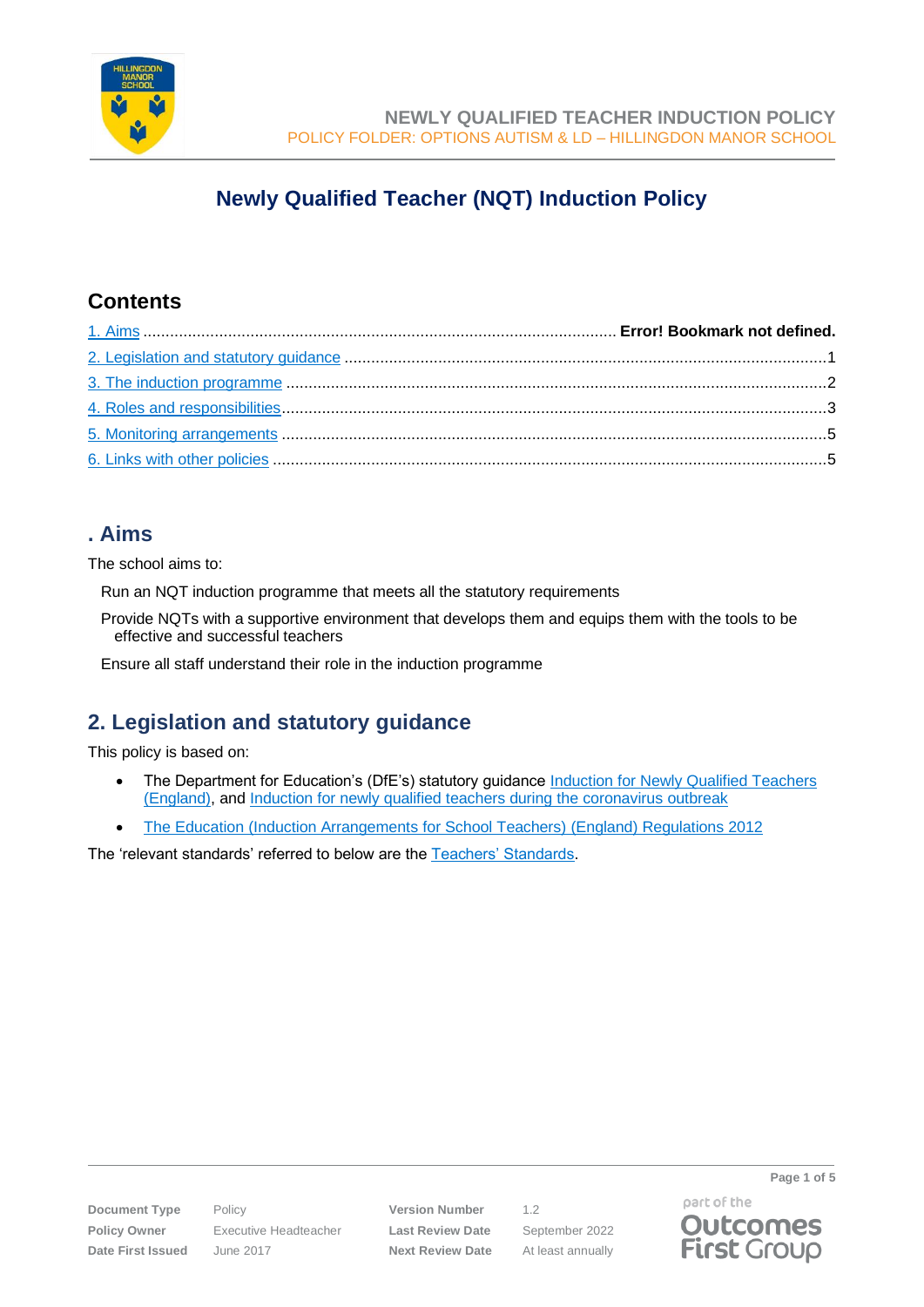

### <span id="page-1-0"></span>**3. The induction programme**

For a full-time NQT, the induction programme will typically last for a single academic year. Part-time NQTs will serve a full-time equivalent.

The programme is quality assured by Hillingdon Local Authority-Bishop Ramsey School (Lead induction school) our 'appropriate body'.

### **3.1 Posts for induction**

Each NQT will:

Be provided with the necessary employment tasks, experience and support to enable them to demonstrate satisfactory performance against the relevant standards throughout, and by the end of, the induction period

Have an appointed induction tutor, who will have qualified teacher status (QTS)

Have a reduced timetable to allow them to undertake activities in their induction programme, with no more than 90% of the timetable of our existing teachers on the main pay range

Regularly teach the same class or classes

Take part in similar planning, teaching and assessment processes to other teachers working in similar posts

Not be given additional non-teaching responsibilities without appropriate preparation and support

Not have unreasonable demands made upon them

Not normally teach outside the age range and/or subjects they have been employed to teach

Not be presented with unreasonably demanding pupil discipline problems on a day-to-day basis

### **3.2 Support for NQTs**

We support NQTs with:

- Their designated induction tutor, who will provide day-to-day monitoring and support, and co-ordinate their assessments
- Observations of their teaching at regular intervals, and follow-up discussions with prompt and constructive feedback
- Regular professional reviews of their progress, to take place every two weeks in line with the development plan, at which we will review their objectives and revise them in relation to the relevant standards and their current needs and strengths
- Chances to observe experienced teachers, either within the school or at another school with effective practice

**Document Type** Policy **Version Number** 1.2 **Policy Owner** Executive Headteacher **Last Review Date** September 2022 **Date First Issued** June 2017 **Next Review Date** At least annually

part of the **Outcomes First Group**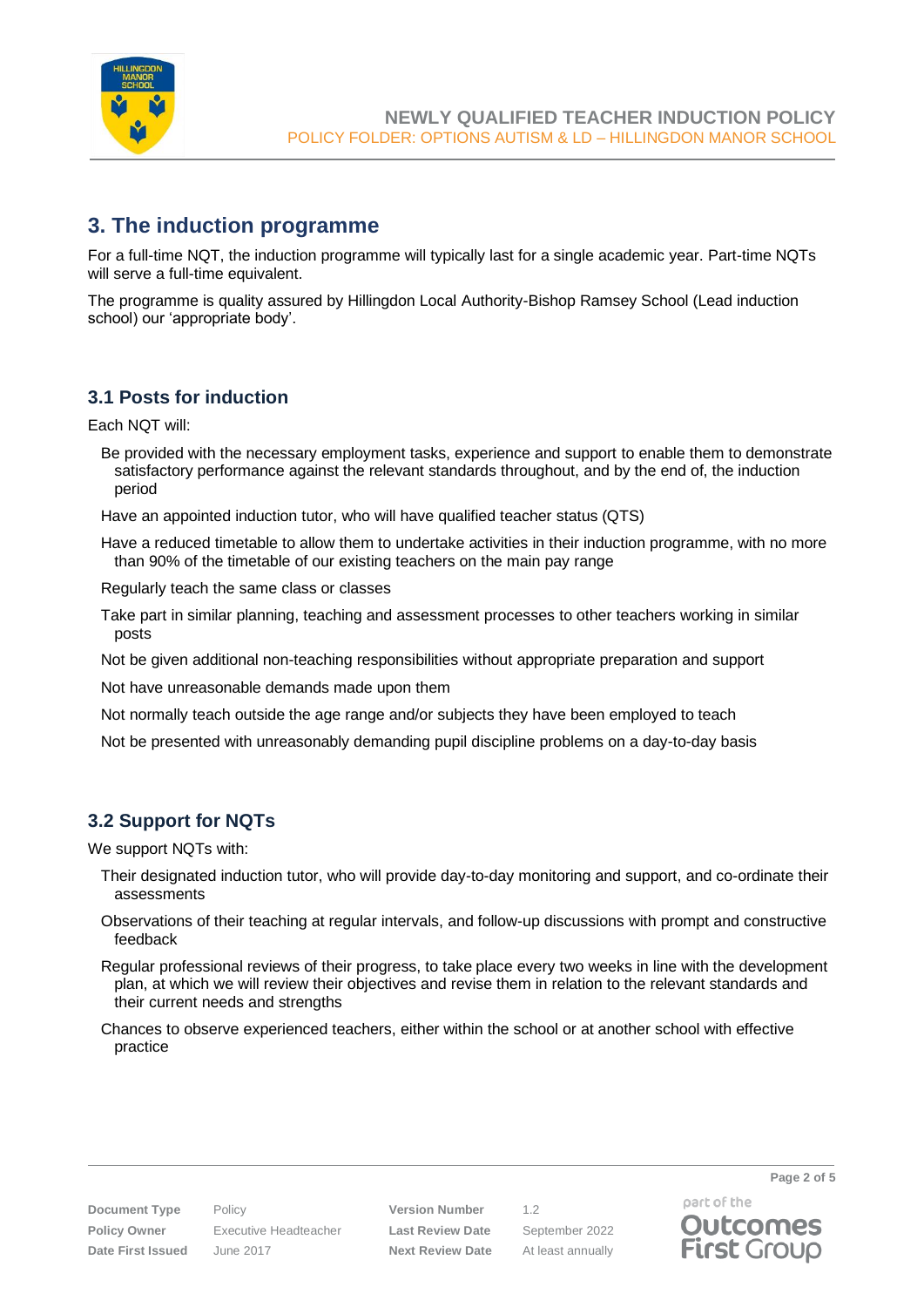

### **3.3 Assessments of NQT performance**

Formal assessment meetings will take place at the end of each term and reviewed by the Executive headteacher

These meetings will be informed by clear and transparent evidence gathered during the preceding assessment period, and drawn from the NQT's work as a teacher and from their induction programme. Copies of the evidence relied on will be provided to the NQT and the appropriate body.

After these meetings, formal assessment reports will be completed that clearly show how the NQT is performing against the relevant standards.

At the end of the programme, NQTs will take part in a final formal assessment meeting. The outcomes of this meeting will be used by the headteacher to decide whether the NQT's performance is satisfactory against the relevant standards. The decision will be written up in a final assessment form.

The NQT can add their own comments to this final form.

The form will then be sent to the appropriate body, who will make the final decision on whether the NQT has passed their induction period.

### **3.4 At-risk procedures**

If it becomes clear the NQT is not making sufficient progress, additional monitoring and support measures must be put in place immediately, meaning:

Areas in which improvement is needed are identified

Appropriate objectives are set to guide the NQT towards satisfactory performance

An effective support programme is put in place to help the NQT improve their performance

If there are still concerns about the NQT's progress at their next formal assessment, so long as it is not the final assessment, the headteacher will discuss this with the NQT, updating objectives as necessary and giving details of the improvement plan for the next assessment period.

### <span id="page-2-0"></span>**4. Roles and responsibilities**

#### **4.1 Role of the NQT**

The NQT will:

Provide evidence that they have QTS and are eligible to start induction

Meet with their induction tutor at the start of the programme to discuss and agree priorities, and keep these under review

Agree with their induction tutor how best to use their reduced timetable allowance

Provide evidence of their progress against the relevant standards

Participate fully in the monitoring and development programme

Participate in scheduled classroom observations, progress reviews and formal assessment meetings

Agree with their induction tutor the start and end dates of the induction period, and the dates of any absences from work during the period (noting that up until 1 September 2021, any absences due to coronavirus – in the form of school closure, sickness or self-isolation – will not count towards the 30-day absence limit that would extend their NQT induction)

#### Keep copies of all assessment forms

**Document Type** Policy **Version Number** 1.2 **Policy Owner** Executive Headteacher **Last Review Date** September 2022 **Date First Issued** June 2017 **Next Review Date** At least annually

**Page 3 of 5**

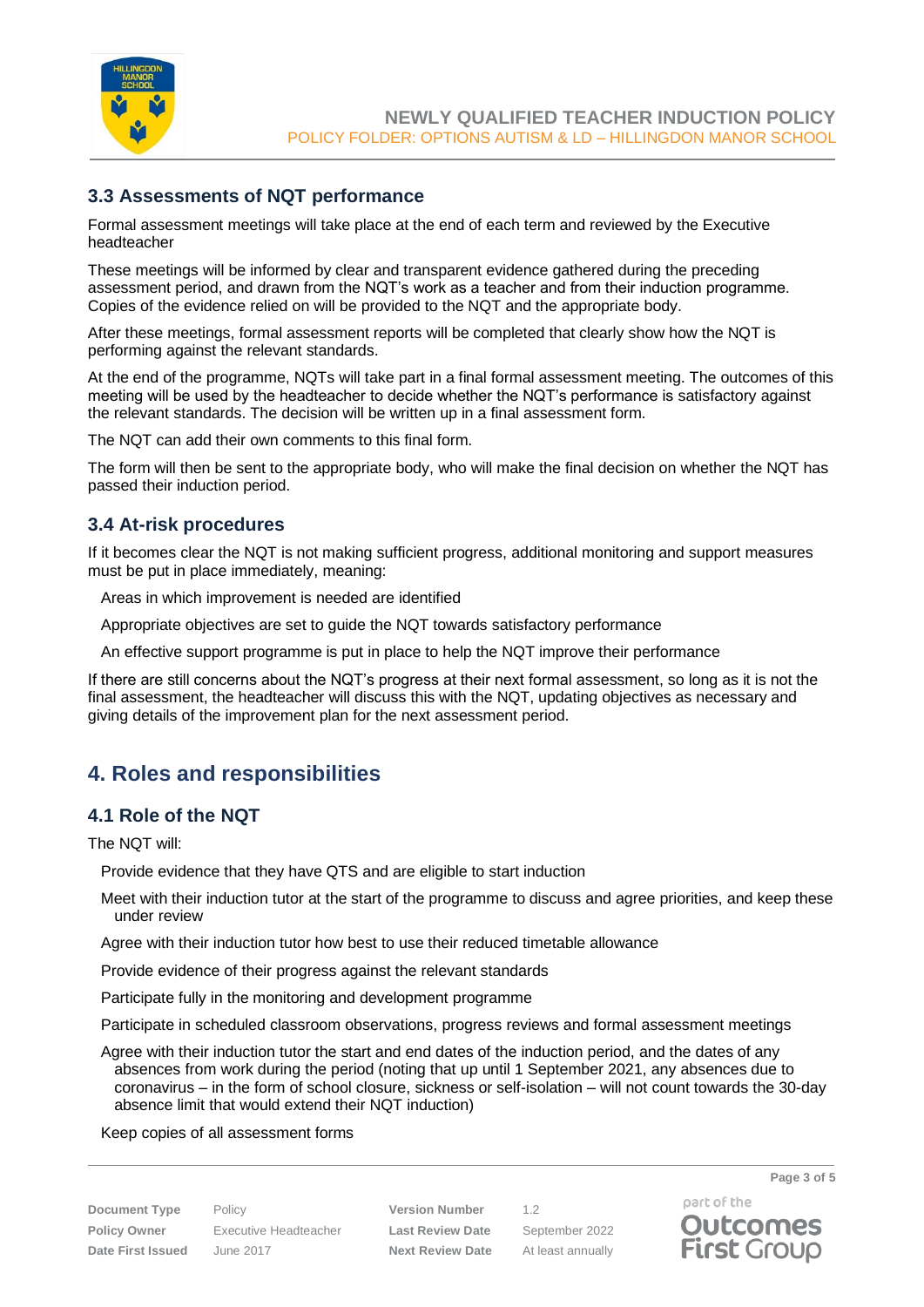

#### **When the NQT has any concerns**, they will:

Raise these with their induction tutor as soon as they can

Consult with their contact at the appropriate body at an early stage if there are difficulties in resolving issues with their tutor or within the school

### **4.2 Role of the headteacher**

The headteacher will:

- Check that the NQT has been awarded QTS and whether they need to serve an induction period
- Agree, in advance of the NQT starting, who will act as the appropriate body
- Notify the appropriate body when an NQT is taking up a post and undertaking induction
- Make sure the NQT's post is suitable according to statutory guidance (see section 3.1 above)
- Ensure the induction tutor is appropriately trained and has sufficient time to carry out their role effectively
- Ensure the NQT's progress is reviewed regularly, including through observations and feedback of their teaching
- Ensure that formal assessments are carried out and reports completed and sent to the appropriate body
- Maintain and keep accurate records of employment that will count towards the induction period (noting that up until 1 September 2021, any absences due to coronavirus – in the form of school closure, sickness or self-isolation – will not count towards the 30-day absence limit that would extend the NQT's induction)

Make the governing board aware of the support arrangements in place for the NQT

- Make a recommendation to the appropriate body on whether the NQT's performance against the relevant standards is satisfactory
- Participate in the appropriate body's quality assurance procedures of the induction programmes
- Keep all relevant documentation, evidence and forms on file for 6 years

#### **4.3 Role of the induction tutor**

The induction tutor will:

- Provide guidance and effective support to the NQT, including coaching and mentoring
- Carry out regular progress reviews throughout the induction period
- Undertake formal assessment meetings during the induction period, coordinating input from other colleagues as appropriate
- Inform the NQT during the assessment meeting of the judgements to be recorded on their formal assessment record and invite the NQT to add their own comments
- Ensure that the NQT's teaching is observed and feedback is provided
- Ensure the NQT is aware of how they can raise concerns about their induction programme or their personal progress, both within and outside of the school
- Take prompt, appropriate action if the NQT appears to be having difficulties

**Document Type** Policy **Version Number** 1.2 **Policy Owner** Executive Headteacher **Last Review Date** September 2022 **Date First Issued** June 2017 **Next Review Date** At least annually

part of the **Outcomes First Group** 

**Page 4 of 5**